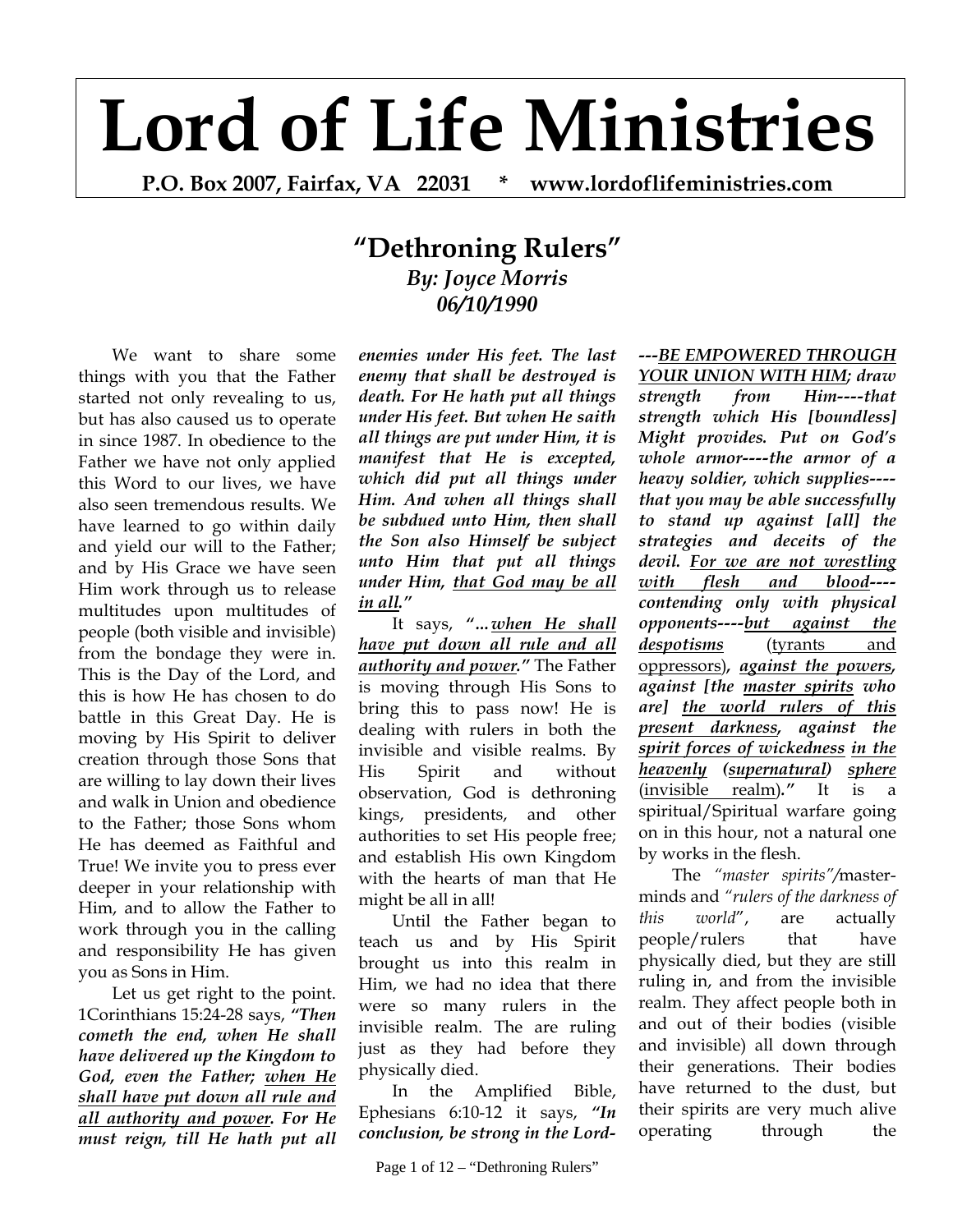dusty/carnal thoughts of man. They have remained in the same state of mind that they were in when they died. Every nation and city of the earth has rulers in the invisible realm that still not only affect, but in many ways try to control and enslave the people of these nations and cities today.

Ecclesiastes 3:11 says, *"…if the tree* (in the scriptures God has called man "trees") *fall*  (physically in death) *toward the south, or toward the north, in the place* (state of being/condition of the mind/soul) *where the tree falleth, there it shall be."* In other words, in whatsoever state or condition of the mind/soul an individual is in when they physically die, they remain (where?) in that same state or condition of the mind/soul as when they fell (died physically), **UNTIL God comes to judge, minister to, and set them free from the bondage they are in. The "bondage they are in" is any thought, concept, idea, or belief system of this world (i.e., Babylon and religion) in operation within their mind/soul that prevents that individual from going back into God and celebrating the Feast of Tabernacles in Christ.** In the case of a ruler, if as an individual they were the kind of ruler that was very controlling when they were in their body, they will continue to rule and try to control people, often enslaving them in their minds from the other side (invisible realm). They do this by influencing (speaking to) them in their mind/thoughts. Thoughts are powerful. Depending on the source or nature of a thought, whether it be from the mind of Christ, or the minds of men

which are divided and many; the energy released from a single thought can either create and set an individual free; or it can enslave and destroy them.

To give you an example of how things work, about three months before the fall of communism in Russia, by His Spirit the Father began to show us some things. Even though many people around the world had prayed for years and even had visions of this taking place; He showed us the reason why this had still not come to pass. He showed us that there were communist rulers in the invisible realm that had died many years before; and that by continually speaking thoughts into the minds of the Russian people they were preventing communism from falling. Theses communist rulers were in fact masterminds. *"Rulers of the darkness of this world",* affecting not only the whole country of Russia, but all the countries/nations of the world that had been enslaved and affected by their dictatorship. In and by His Spirit, we experienced the Lord bringing these rulers before us; and through us we saw Him correcting them with His Judgements. We saw Him dethroning these rulers that had affected and controlled His people for centuries. As He did this we saw each of these rulers bow down in humility before the King of kings and Lord of lords, recognizing His Authority as Supreme and His Judgements/Corrections as Righteous and Just. After this took place we heard the Father say, "Now you will see communism fall in the natural. The Father told us that this

would happen within three days, and it did. The Berlin wall being torn down was a sign of what God had done through us in the realm of the Spirit that day.

The Father also showed us back then, that like the Berlin Wall, the Great Wall of China is symbolic of how the past rulers/masterminds of China still enslave the Chinese people today. Just as in Russia, these rulers control the people through the negative thoughts and energy they send forth into the people's minds.

In spite of what these rulers are trying to do from the invisible realm, Revelations 2:26-27 says, *"And He that overcometh, and keepeth My works unto the end, to Him will I give power over the nations: And He shall rule* (Overcome and lead) *them with a Rod of iron* (which is His Power/Authority/Wisdom/

Righteous Judgements); *as the vessels of a potter shall they* (the nations/rulers/people) *be broken to shivers* (judged and humbled before the Lord)*: even as I received of My Father* (*"And this is the Father's will which hath sent*  us*, that of all which He hath given*  us we *should lose nothing, but should raise it up again at the last day."* (John 6:39)*."*

 In the Amplified Bible, Matthew 16:19 says, *"I will give you the keys of the kingdom of heaven, and whatever you bind--- -that is, declare to be improper and unlawful----on earth must be already bound in heaven; and whatever you loose on earth--- must be what is already loosed in heaven."* In other words, **IN HIM** He has given us all that He IS and HAS. He has given us His Rod, which is His Power and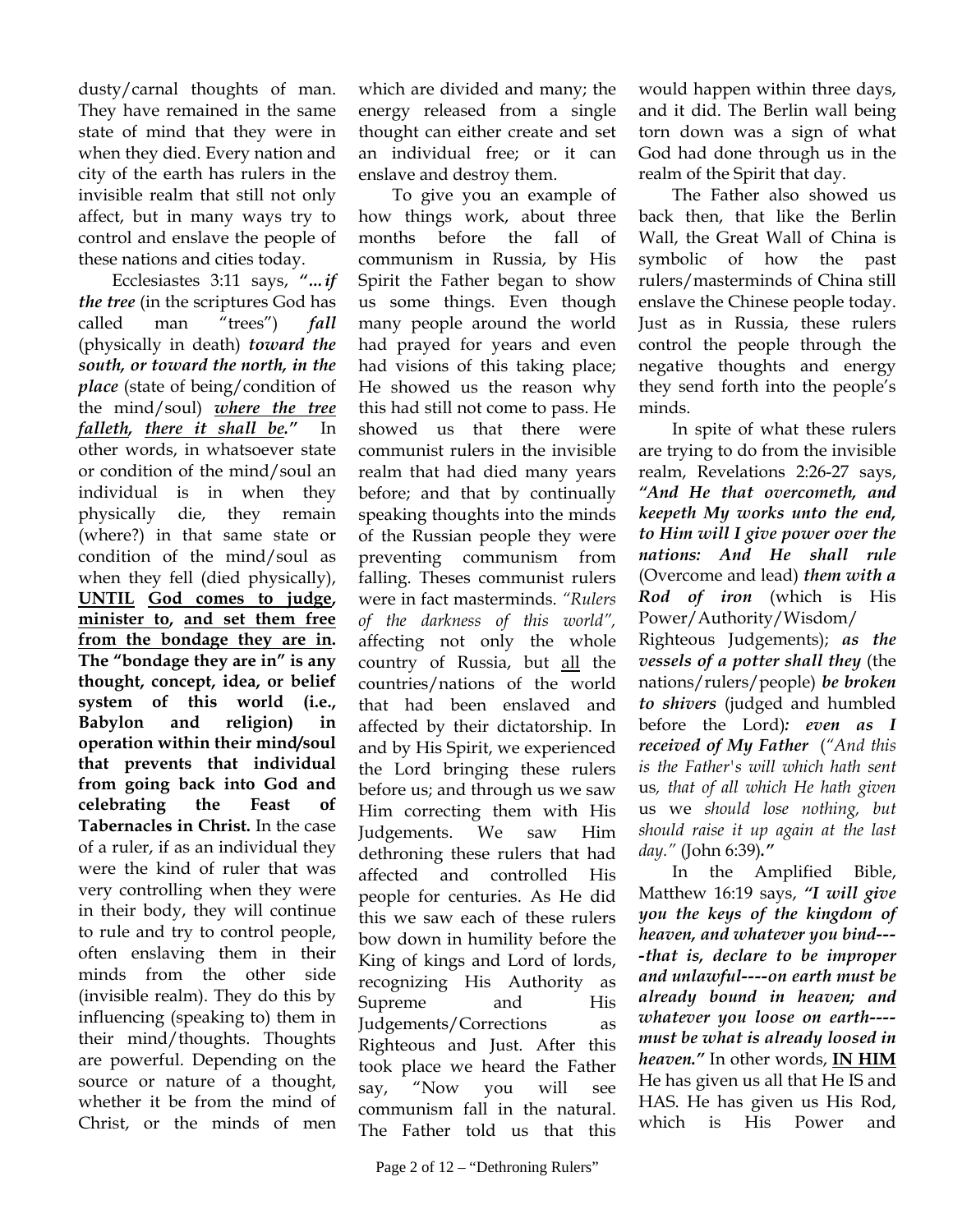Authority; He has given us His Word and His Spirit, and these things are the Keys of the Kingdom of Heaven/realm of the Spirit). In Union with Him, as Christ, we are to use these keys now, and as we declare/speak forth His Righteous Judgements/Word from the mind of Christ, we are not only judging, ministering to, and setting free/loosing that individual or nation in the earth; we are also judging, ministering to, and setting free/loosing those on the other side/invisible realm. In judging and ministering to one, you must also deal with the other, as one affects the other (whether they be visible or invisible).

He has given us the keys to judge and set all creation free, but we can only use these keys when we go within and walk in total Oneness/Union with the Father. The only way we can operate in this realm is by ceasing from our own labors; entering into His Rest; and totally yielding our will to Him. When we do this, it is not us doing the work, it is literally the Father manifesting Himself through us that sets creation free.

This is the realm of the Father, and as we walk in it as One with the Him, in the same way that Jesus and the Father were/are One, we are One with the Father as well. Only God can manifest Himself, and only God receives the Glory in this realm! There is no place for vainglory, and the self-will cannot operate here.

In John 6:29 it said, **"…***that of ALL which He hath given* us we *should LOSE NOTHING, but should RAISE IT UP AGAIN AT THE LAST DAY* (the Day of the

Lord)*."* THIS IS the Last day/the Day of the Lord, and THIS IS the hour in which we are to go within and BE ONE with our Father! This is HIS DAY, in which HIS WILL shall be accomplished through those Sons that have allowed the Father to deal with their lives and flow through them to accomplish HIS WILL throughout creation.

 Years ago the Father showed us that the work must be accomplished in the realm of the Spirit/spirit FIRST by His Spirit; then in His time we would see the manifestation of it in the natural. As long as we only deal with what is in the natural, that negative thing, behavior, etc., will return and manifest itself overtime. The reason it will continue return, is because the negative in that individual or nation still draws strength and feeds off of whatever they are connected to in the invisible. Until that thing, spirit, ruler, etc., is judged, and the spiritual tie between them broken/severed and consumed, it will continue to affect their lives in a negative way.

 To give you another example of how God has does things: while in the Spirit a number of years ago, the Father showed us how the illegal drug cartels were smuggling drugs from Columbia to Jamaica, and then into the United States through Florida. The Father took us really deep in the Spirit where all we could feel was the Energy of God going forth through us to Judge what was taking place. We saw the Lord dealing with rulers on the invisible realm. We saw as it were, a great drug bust taking place, and all the drug-lords were

being brought before THE LORD to receive His corrections. When He had finish doing all that He wanted to do, the Lord spoke and said for us to watch the news over the next couple of months. He said that we would see manifest in the natural all that He had accomplished through us that night in the realm of the Spirit/spirit. Several weeks later we heard of major drug busts taking place in Chicago, Philadelphia, Baltimore, and Florida. The largest bust was made in Florida, where several tons of drugs were confiscated. A number of major drug-lords had also been arrested. The news said that the source of these drugs had been traced from Columbia, Jamaica, then into the United States through Florida. By His Spirit, through His Sons, God is bringing forth His Judgements in the earth NOW!

 It is time for ALL of God's Sons to take their positions, and walk in the responsibility He has given them in Christ, NOW! This is not still in the future, it is NOW! The Lord is bringing down/dethroning and removing rulers both visible and invisible that have held His people captive, and HE IS DOING THIS THROUGH A PEOPLE THAT ARE ONE WITH HIM. Through their Union, the Father is working through His Sons today, and by His Word and Spirit HE IS setting creation free!

 Ephesians 6:10 says that we are to *"…be strong in the Lord*  (be empowered through your Union with Him)*, and in the Power of His Might."* In our meetings here, everything flows from within our Union with the Father. He is causing us all to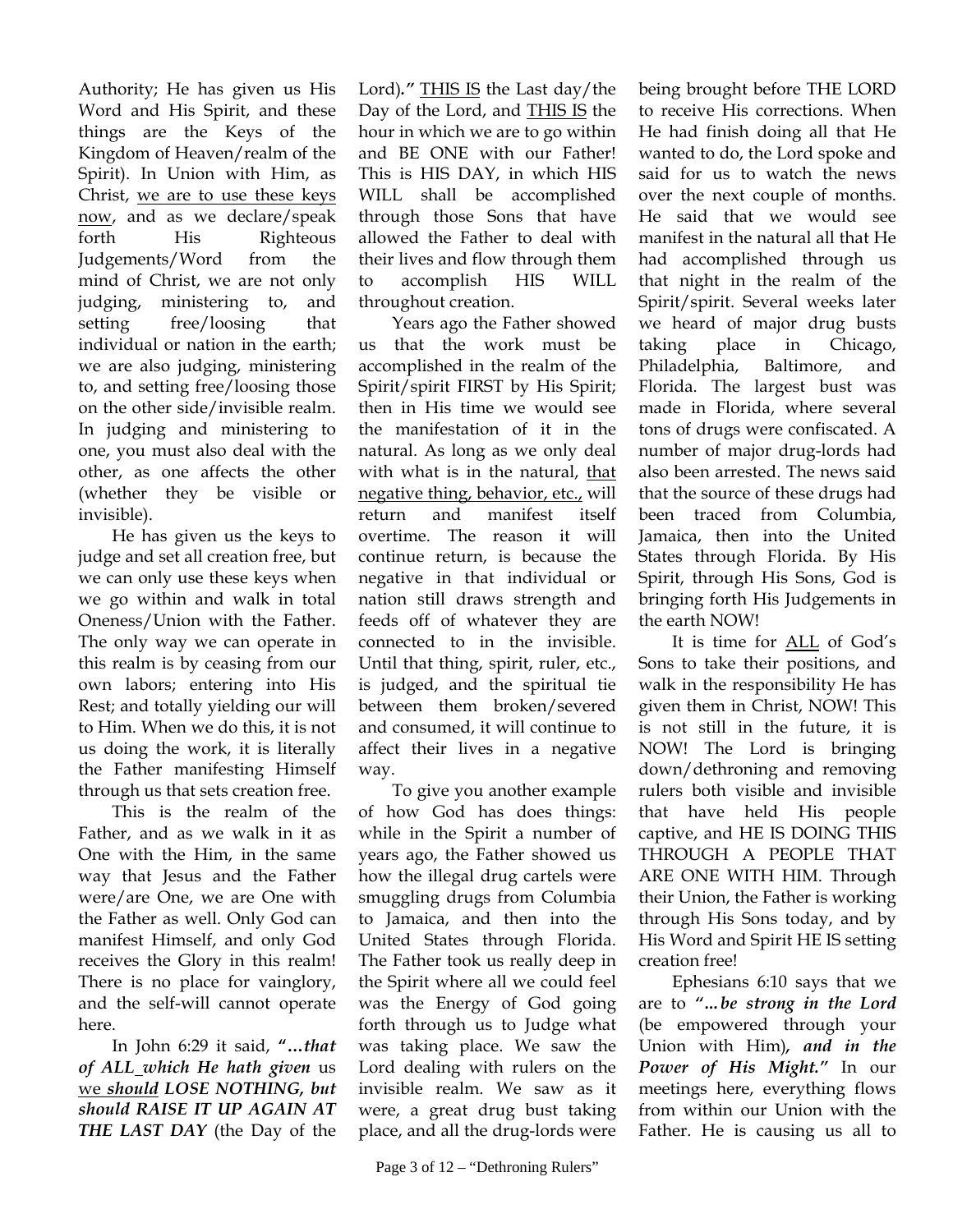become One in Him. The beginning, middle, and end of our meetings are found in Him as we yield our thoughts and will to the Father. Because even *"…though we walk in the flesh, we do not war after the flesh: (For the weapons of our warfare are not carnal, but Mighty through* (our Union with) *God to the pulling down of strong holds;*  (in the mind*) Casting down imaginations, and every high thing that exalteth itself against the Knowledge of God* (mind of Christ/Word and the Spirit)*, and bringing into captivity every thought to the obedience of Christ.* (2 Corinthians 10:3-5)*."*

Out of our Oneness with Him and each other, flows the anointing that breaks the yoke of bondage. In the Power and Authority of God, every time we go within and yield ourselves to the Father within, we are ruling and reigning with Him as Kings and Priests now. We are His Government in the earth that is being established by His Spirit! Every time we go within, He continues to draws rulers to Himself (both visible and invisible), and through His Judgements and Corrections, He is causing their carnal mind to bow down before Him.

 God has heard the groaning of His people (creation). He has heard the cries of those imprisoned in the hells of their mind, and in this Great Day (the Day of the Lord) He is releasing His people from all that has ruled over them (both visible and invisible) that is not like Christ. The Father is dethroning these rulers to set creation free. There is only one King that is to rule over

us, and that King is Christ Himself!

 In the Amplified Bible, Isaiah 26:13-14 says, *"O Lord our God, other masters besides You have ruled over us, but we will acknowledge and mention Your Name only. They [the former tyrant masters] are dead, they shall not live and reappear; they are powerless ghosts, they shall not rise and come back. Therefore You have visited and made an end of them, and caused every memorial of them [every trace of their supremacy] to perish."* Isaiah 3:14-15 (KJV) also says, *"The LORD will enter into judgment with the ancients of His people, and the princes thereof: for ye have eaten up the vineyard; the spoil of the poor is in your houses. What mean ye that ye beat My people to pieces, and grind the faces of the poor? saith the Lord GOD of hosts."*

 The Father is doing battle and bringing to an end these spirits, tyrants and master rulers of spiritual wickedness in high places. The heavens (invisible realm) must be cleansed of all that is not like Him, and He is doing this with Fire. Hebrews 12:26-29 says, *"…Yet once more I shake not the earth only, but also heaven. And this Word, Yet once more, signifieth the removing of those things that are shaken, as of things that are made, that those things which cannot be shaken may remain. Wherefore we receiving a Kingdom which cannot be moved, let us have Grace, whereby we may serve God acceptably with reverence and Godly fear: For our God is a Consuming Fire."* This is His Day (the Day of the Lord), and He is doing this shaking and cleansing through those Sons that have

learned to yield their will and walk as One with Him.

 Proverbs 29:2 says, *"When the Righteous are in authority*  (walking in the mind of Christ)*, the people rejoice: but when the wicked beareth rule, the people mourn."* When kings in the invisible realm are dethroned and brought under the authority of the Christ in you, people are released in both the visible and invisible. They are set free to worship God. In the Amplified Bible, Isaiah 60:1-5 says, *"ARISE [from the depression and prostration in which circumstances have kept you: rise to a new Life]! Shine---be radiant with the Glory of the Lord; for your Light is come, and the Glory of the Lord is risen upon you…And nations shall come to your Light, and kings to the brightness of your rising…Then ye shall see and be radiant, and your heart shall thrill and tremble with joy [at the glorious deliverance], and be enlarged; because the abundant wealth of the [Dead] Sea shall be turned to you; unto you shall the nations come with their treasures."* The *"treasures"* they are coming with are people. They are multitudes upon multitudes of restless souls coming to be set free.

 In verse 6 and 7 it says that, *"…all the men from Sheba [who once came to trade] shall come bringing gold and frankincense, and proclaiming the praises of the Lord. [The eastern pastoral tribes] all the flocks of Kedar shall be gathered to you…".* These are people in the invisible realm that have died physically and remained in bondage until this day. Jesus said, *"Verily, verily, I say to you, The hour is coming, and now is, when the*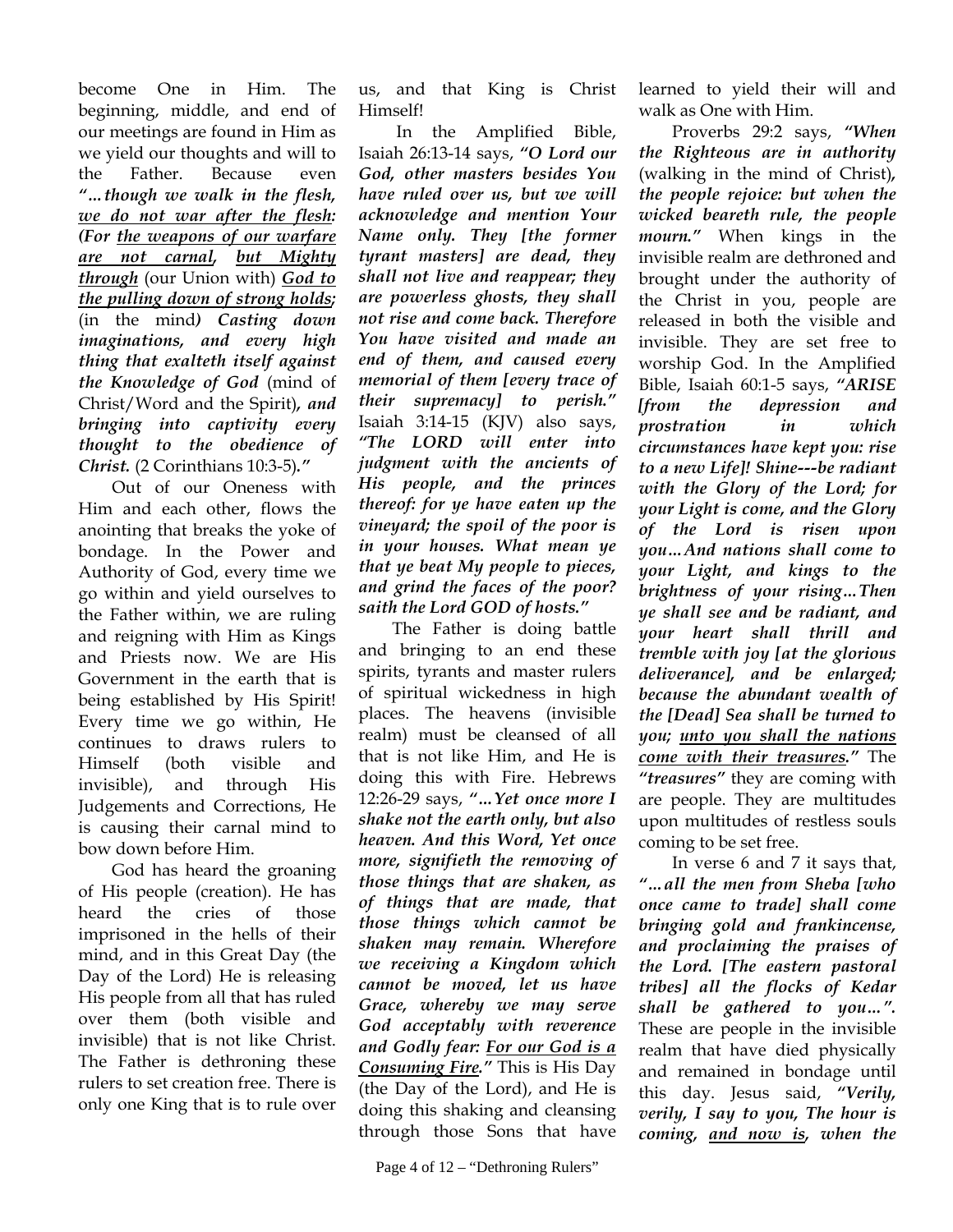*dead shall hear the voice of the Son of God: and they that hear shall live.* (John 5:25)*."* 

Revelations 20:11-13 says, *"And I saw a great white throne, and Him that sat on it, from whose Face the earth and the heaven fled away; and there was found no place for them. And I saw the dead, small and great, stand before God; and the books were opened: and another Book was opened, which is the Book of Life: and the dead were judged out of those things which were written in the books, according to their works. And the sea* (of humanity) *gave up the dead which were in it; and death and hell delivered up the dead which were in them: and they were judged every man according to their works."* This is not in the future. It is happing right now!

 While in prayer in 1987, the Father brought Pharaoh, his son, and the kingdom of Egypt before us. We heard the Lord say that, "Israel had been in bondage for 400 years before it was My time to send My deliverer (Moses) to set them free from the bondage they were in. Pharaoh and his people have been in bondage for 4,300 years, and now is My time for them to be released." All of the sudden we saw Moses with a different Rod in His hand. We heard the Lord say that Moses had been waiting for this Great Day. He had been waiting for the Day when He could stand as Christ, and in His Power and Authority release all the Egyptians that the Lord had overthrown in the midst of the sea." We experienced the Father releasing them all, and oh what a Great Joy it was! We saw Pharaoh, his son, and all the Egyptians go right back into God!

 Jude 1:5-6 says, *"I will therefore put you in remembrance, though ye once knew this, how that the Lord, having saved the people out of the land of Egypt, afterward destroyed them that believed not. And the angels which kept not their first estate, but left their own habitation, He hath reserved in everlasting chains under darkness unto the Judgment of the Great Day."* This **IS** that *"GREAT DAY"* (the Day of the Lord and His Judgements). **NOW IS THE TIME** for so many to be reconciled back to the Father!

 In the Amplified Bible, 1Corinthians 15:24 says, *"After that comes the end (the completion), when He delivers over the Kingdom to God the Father after rendering inoperative and abolishing every [other] rule and every authority and power."* The end will not come until all who rule and operate over God's people/

creation in the carnal power and authority of the flesh nature are brought down and made subject to God. How is God going to accomplish this? With His Battle Axe! When we walk in the mind of Christ as One with the Father, WE ARE HIS BATTLE AXE!

 Jeremiah 51:20-23 says, *"Thou art My battle axe and weapons of war: for with thee will I break in pieces the nations, and with thee will I destroy kingdoms; And with thee will I break in pieces the horse and his rider; and with thee will I break in pieces the chariot and his rider; With thee also will I break in pieces man and woman; and with thee will I break in pieces old and young; and with thee will I break in pieces the young man and the maid; I will also break in pieces* 

*with thee the shepherd and his flock; and with thee will I break in pieces the husbandman and his yoke of oxen; and with thee will I break in pieces captains and rulers."* This means that the Lord is going to bring down and judge/correct some shepherds (ministers and ministries) as well. He will break and bring to naught the hold of those that have lorded over and controlled His people by feeding them a mixture of untruths, and causing them to partake of the tree of knowledge of good and evil. These shepherds have only produced the flesh man and are an abomination to God. He will break and bring down all that have sought to build their own kingdoms/ministries which are after the flesh, rather than allow Him to work through them to establish His Kingdom in the earth. He is doing this every time we go within and allow Him to flow through us to creation!

 In the Amplified Bible, 1Corinthians 15:25 says, *"For [Christ] must be King and reign until He has put all [His] enemies under His feet."* We are His body, that One New Man that He is forming into His Image and after His Likeness/Nature. It is our feet that He (through the cross) has put all things under, but we do not always walk in this place of Victory/position of responsibility and accountability that He has both set, and called us to in Christ. 1Corinthians 12:18 says, *"…NOW hath God set the members every one of them* (us) *in the body, as it hath pleased Him." "Far above all principality, and power, and might, and dominion, and every name that is named, not only in*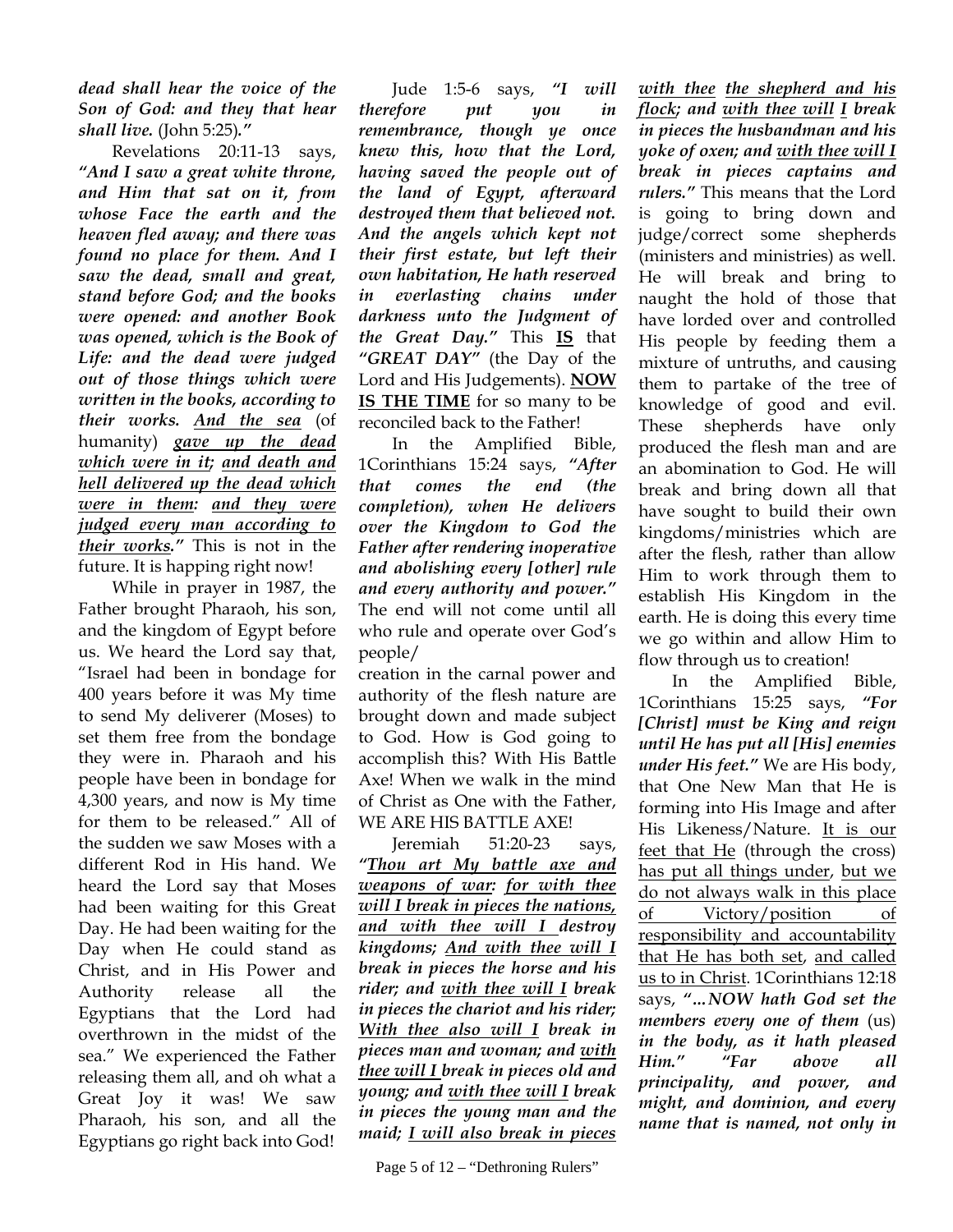*this world, but also in that which is to come: And hath* (past tense) *put all things under His* (our) *feet, and gave Him to be the Head over all things to the church, Which is His Body, the Fullness of Him that filleth all in all.* (Ephesians 1:21-23)*."* 

In other words, everything has to come under subjection to God, that He might be all/everything/supreme/the controlling factor in all of creation! This is also the reason why God must, and is breaking/correcting the kings and rulers in the invisible realm. They refused to come under His authority and control when they walked the earth, and now from the other side they continue to hold the people of God in bondage.

 Rather than Christ, religion has ruled over many people throughout time. A king is anyone who rules, has authority, or controls anybody else. Look at how many people throughout time have been enslaved in the hells of their minds, because of the rulers and religions they have served. All of this must come to an end, and every ruler must be made subject to God. The Father is doing this in degrees through His Body. That One New Corporate Man that has come under subjection to the Head, which is the mind of Christ. He is doing this for His Glory, that He might be seen and known by all!

*"The last enemy to be subdued and abolished is death. For He [the Father] has put all things in subjection under His [Christ's] feet. But when it says, All things are put in subjection [under Him],* (*"Declaring the end from the beginning, and from ancient* 

*times the things that are not yet done, saying, My counsel shall stand, and I will do all My pleasure."* Isaiah 46:10) *it is evident that He [Himself] is excepted Who does the subjecting of all things to Him. However, when everything is subjected to Him, then the Son* (of man/that corporate One New Man made in His Image and after His Likeness/Nature) *Himself will also subject Himself to [the Father]* (totally, and in every area of their Life, they will be under the complete Lordship and Authority of the Father) *Who put all things under Him, so that God may be all in all---that is, be everything to everyone, supreme, the indwelling and controlling factor of* (their) *life.* (Amplified Bible, 1Corinthians 15:26-2).*"* 

How is He doing this? We experience it every meeting here. In 1990 the Father brought Nimrod before us that he might stand and be judged by the Christ in us. Nimrod was brought before us because of the many generations he had affected from the other side. Isaiah 2:11-17 says, *"The lofty looks of man shall be humbled, and the haughtiness of men shall be bowed down, and the LORD alone shall be exalted in that Day. For the Day of the LORD of hosts shall be upon every one that is proud and lofty, and upon every one that is lifted up; and he shall be brought low: And upon all the cedars of Lebanon, that are high and lifted up, and upon all the oaks of Bashan, And upon all the high mountains, and upon all the hills that are lifted up, And upon every high tower, and upon every fenced wall, And upon all the ships of Tarshish, and upon all pleasant pictures. And the* 

Page 6 of  $12$  – "Dethroning Rulers"

*loftiness of man shall be bowed down, and the haughtiness of men shall be made low: and the LORD alone shall be exalted in that Day."* Every person, kingdom, and system that has been exalted and has ruled/operated outside of Christ, shall be humbled and brought low. It was God Himself that brought Nimrod down through us!

 Psalms 149:5 says*, "Let the saints be Joyful in Glory: let them sing aloud upon their beds*  (in the mind and Rest of Christ)*. Let the High Praises of God be in their mouth, and a twoedged Sword* (the Word and the Spirit of God) *in their hand; To execute vengeance upon the heathen, and punishments* (the Corrections of God) *upon the people; To bind their kings with chains, and their nobles with fetters of iron; To execute upon them the judgment written* (in the Lamb's Book of Life)*: this honour have all His Saints. Praise ye the LORD."*  When you do a study of the word *"vengeance"* in the scriptures, you will ultimately learn that it is speaking of the judgements of God bringing correction; not eternal damnation, punishment, and condemnation as man carnally taught through religion. God's "vengeance" is to deal with and consume all that has kept creation in bondage. It is to consume and bring correction to everything that is not like the Nature of God!

 The Father, as a Father always tries to correct an individual FIRST by His Spirit to deal with whatever is working behind the scene in the invisible realm to cause them to do, think, and believe what they do. FIRST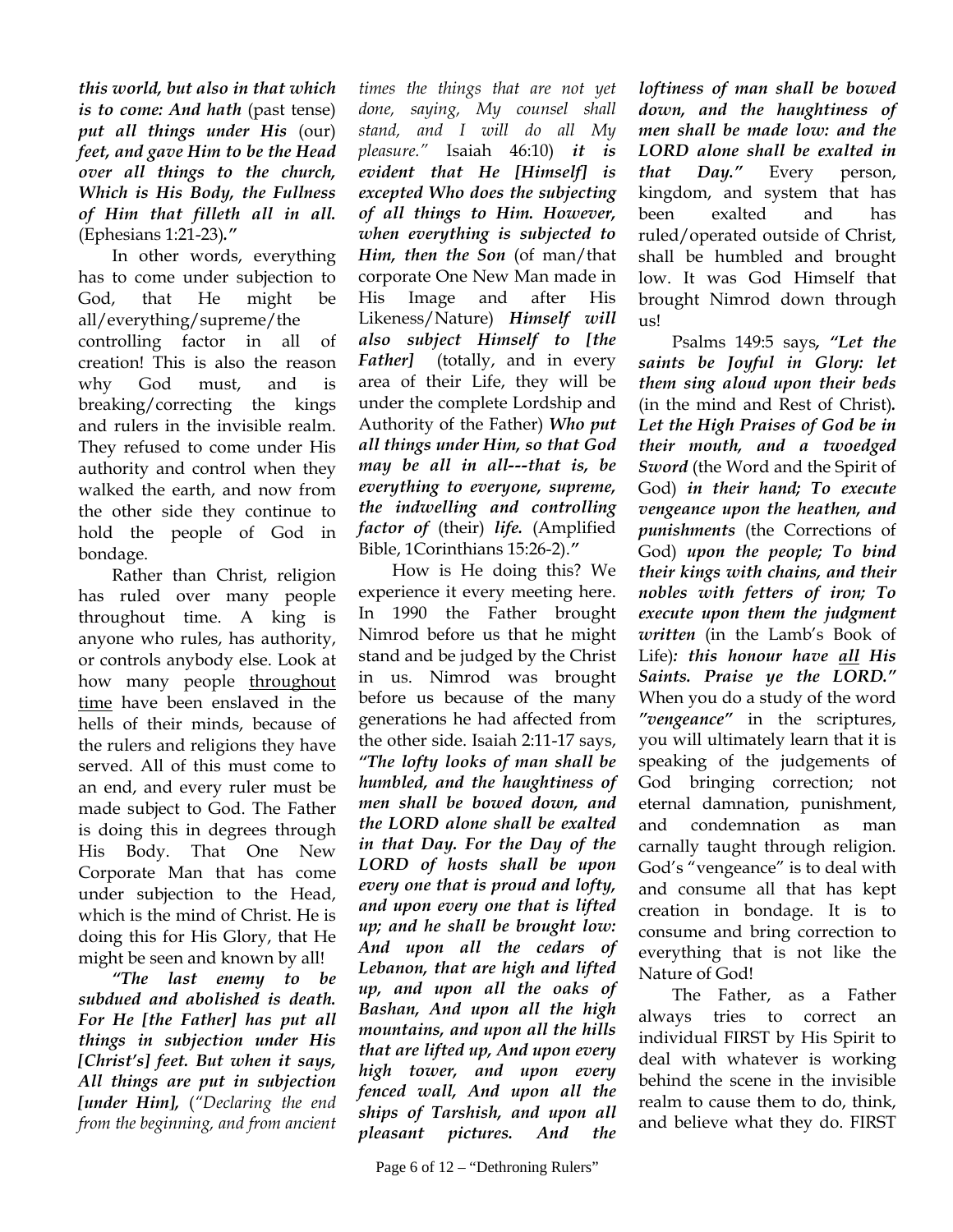He must prepare the way for them to receive His judgements/corrections, then if they will not submit to Him He will correct them openly in Love/the Fire of God through their situations. It is all part of His plan to reconcile ALL creation/mankind back to Himself. His Love is all encompassing and doesn't leave anyone out. In Acts 10:34 Peter says*, "…Of a truth I perceive that God is no respecter of persons…".* As a Loving Father He is always Righteous and Just in His dealings/corrections of man.

 Back in the early 80's the Father sent us to Lorton Prison (now closed) to minister to the inmates there. In the beginning, every time we would try to minister we could sense what seemed to be like a big wall that blocked the Word from flowing to the men there. Then the Father reminded me that 1Timothy 2:1-4 says, *"I exhort therefore, that, first of all, supplications, prayers, intercessions, and giving of thanks, be made for all men; For kings, and for all that are in authority; that we may lead a quiet and peaceable Life in all godliness and honesty. For this is good and acceptable in the sight of God our Saviour; Who will have all men to be saved, and to come unto the Knowledge of the Truth."* So we got in the Spirit and began praying for the leaders of the prison. In doing so He showed us that behind the Muslim Chaplain in charge of chapel there, in the invisible realm there was a ruler higher than the prison Chaplain controlling things. This ruler was an ancient Muslim leader, and the wall that we had been sensing

there was religion itself. The Lord showed us that there were in fact several religious leaders still trying to control things from the other side. They were doing this by influencing not only the men in their minds, but the Chaplain as well. God worked through us to judge this wall and the religious leaders He showed us.

 The Father gave us a vision of a tree whose roots went very deep into the ground (the dusty/carnal thoughts of man). We saw that these roots ran very deep and were being drawing their strength from this one main ruler (the ancient Muslim leader) we had seen earlier. He had physically died centuries before, but was still ruling from the other side. He was not only controlling, influencing, and affecting the men in Lorton Prison, but also multitudes of other people around the world. We saw the Father judge and bring correction to him. When He did this, we saw him repent and ask for forgiveness for all that he had done. The Lord showed him all the people that he had brought into error over the years, and in repentance we saw him bow down before Christ. We then saw him walk right into God as the Father received him unto Himself. The Father then spoke and said that He had not only open the gates of the prison for us to walk through and minister on just Friday nights, or even Sundays; but that the doors would remain open to us both day and night everyday.

 We have learned to remain Spiritually alert, and in a state of readiness in the mind of Christ. Always waiting and willing to allow the Father to work through us at any given moment the Father desires to bring a king/ruler before us to judge and correct.

 Why is God working so much in the invisible realm right now? Because there are multitudes upon multitudes of people bound not only within a state of hell in their minds; but also by tyrants and oppressors, powers and master spirits who are the rulers of this world, and spirit forces of wickedness in the heavenly/supernatural/invisible realm*.* Many of these people have been imprisoned in their hells for centuries upon centuries, and our God has heard the groanings and cries of ALL HIS CREATION not just those still in their bodies as religion has taught.

Who did Jesus minister to first after going to the cross? He went and preached/ministered to those spirits/people that had perished and been in prison/hell since the days of Noah's time. (1Peter3:18-20). They had been in prison for thousands of years, but when it was the Father's time for them to finally be released, He sent Jesus to deliver them. Ephesians 4:7-10 says, *"But unto EVERYONE OF US is given Grace according to the measure of the gift of Christ. Wherefore He saith, When He ascended up on High, He led captivity captive, and gave gifts unto men. (Now that He ascended, what is it but that He also descended first into the lower parts of the earth* (hells in man's mind)*? He that descended is the Same also that ascended up far above all heavens, that He might fill ALL things.)."* In the Day of the Lord, it is those in the invisible realm (those that have physically tasted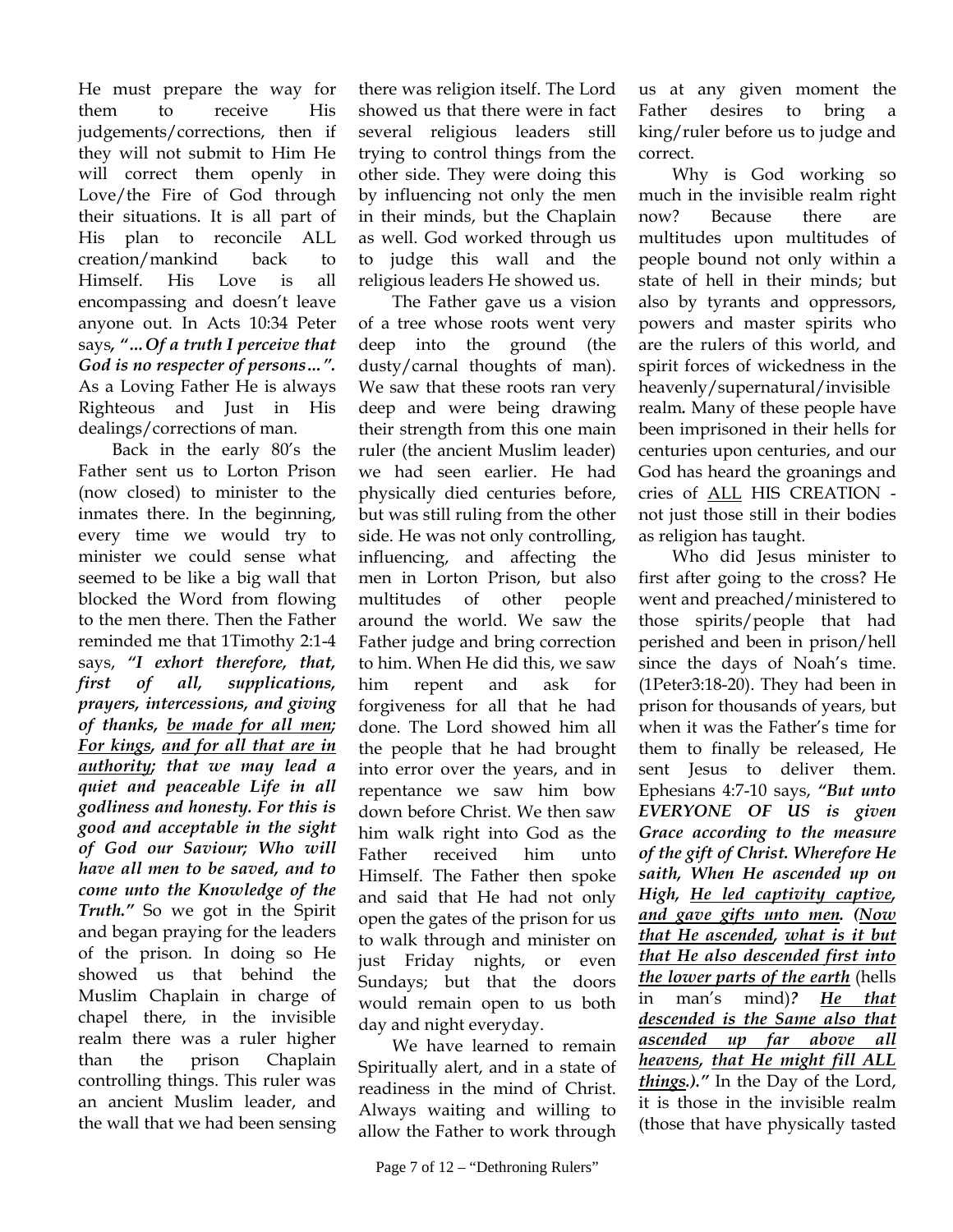of death) that God is reconciling, delivering, and resurrecting First. He has been doing this through His Sons for the past 15 years.

When Jesus physically walked the earth 2000 years ago, what was He doing then? He was looking for His inheritance, *"For the Son of man is come to seek and to save that which was lost.* (Luke 19:10)*."* He came to redeem unto Himself/release/set free every lost soul (both visible and invisible) that had been lost through the fall of Adam. *"For this is the Father's will* that sent Him/Us*, that of all that He hath given* Us We *should lose nothing*  (not one soul)*, but raise it up again at the Last Day* (which We are in NOW)*.* (John 6:39)*."*

 Psalms 2:7-8 says, *"I will declare the decree: the LORD hath said unto Me, Thou art My Son*/Sons*; This Day have I begotten Thee. Ask of Me, and I shall give Thee the heathen for Thine inheritance, and the uttermost parts of the earth for Thy possession." "For the LORD'S portion is His people; Jacob is the lot of His inheritance.* (Deuteronomy 32:9)*."* This is also the reason why it says in Isaiah 45:1-3, *"Thus saith the LORD to His anointed…whose right hand I have holden, to subdue nations before Him; and I will loose the loins of kings, to open before him the two leaved gates; and the gates shall not be shut; I will go before thee, and make the crooked places straight: I will break in pieces the gates of brass, and cut in sunder the bars of iron: And I will give thee the treasures of darkness, and hidden riches of secret places, that thou mayest know that I, the LORD, which call thee by thy name, Am the* 

*God of Israel."* The *"treasures of darkness"* and *"hidden riches of secret places"* that are being brought forth by the kings of these nations, are literally people in both the visible and invisible realms. The Father is working through His Sons to open these *"two leaved gates"* (realms) and set creation free. Some other scriptures where it speaks of the kings bringing presents (people that have been under their control) are: Isaiah 60:3-5, and 11; Psalms 2:8-12; Psalms 68:28-32; Psalms 72:8-15; Psalms49:6-20; and Revelations 21:24-27.

 Kings/rulers from every nation of the earth are coming to the Light of God in you, and they are bringing with them the multitudes upon multitudes of people that they have controlled and held in bondage. These people are the treasures and presents they are presenting to the Christ in you. Jesus came to seek and to save that which was lost, and this is the reason why He said in Luke 12:29-47, *"…seek not ye what ye shall eat, or what ye shall drink, neither be ye of doubtful mind. For all these things do the nations of the world seek after: and your Father knoweth that ye have need of these things. But rather seek ye the Kingdom of God; and all these things shall be added unto you. Fear not, little flock; for it is your Father's good pleasure to give you the Kingdom. Sell that ye have, and give alms; provide yourselves bags which wax not old* (is not subject to, nor limited to the visible realm of time)*, A TREASURE IN THE HEAVENS that faileth not, where no thief approacheth, neither moth corrupteth. For where your treasure is* (whether it be in the

heavens as One with the Father and doing His will setting creation free by the Spirit of God; or in the things of this earth/world that are subject to time, decay, and corruption, doing what seemeth right by the arm of the flesh/your own strength)*, there will your heart be also. Let your loins be girded about ("…Righteousness shall be the girdle of His loins, and Faithfulness the girdle of His reins…"* (Isaiah 11:5)*, and your Lights burning ("Arise, shine; for thy Light is come, and the Glory of the LORD is risen upon thee…And the Gentiles* (heathen) *shall come to thy Light, and kings to the Brightness of thy rising…*(Isaiah 60:1-3)*."*

Your inheritance is the Lord Himself. It is also the lost souls of people both visible and invisible, from the beginning of time until now. This is the Treasure we are to store up in heaven, by releasing and restoring/reconciling them back to the Father through Christ. This is what Colossians 1:12–20 is talking about. It says, *"Giving thanks unto the Father, which hath made us meet to be partakers of the inheritance of the saints in Light* (the Word and the Spirit/mind of Christ/Wisdom and Understanding of God)*: Who hath delivered us from the power of darkness, and hath translated us into the Kingdom of His Dear Son: In whom we have redemption through His Blood, even the forgiveness of sins: Who is the Image of the invisible God, the Firstborn of every creature: For by Him were all things created, that are in heaven, and that are in earth, visible and invisible, whether they be thrones, or dominions, or*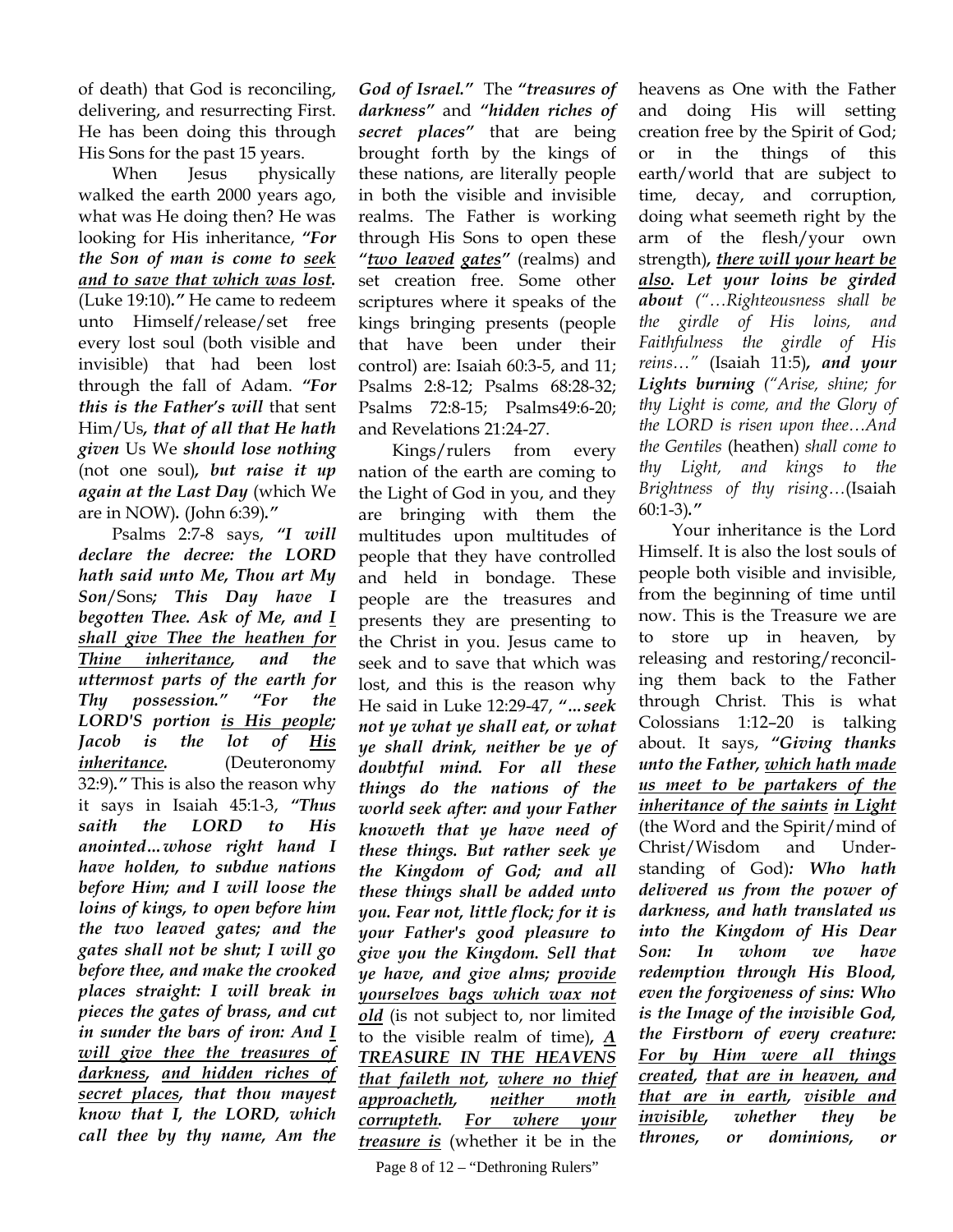*principalities, or powers: all things were created by Him, and for Him: And He is before all things, and by Him all things consist. And He is the Head of the body, the church: who is the Beginning, the Firstborn from the dead; that in ALL things He might have the preeminence. For it pleased the Father that in Him should all Fullness dwell; And, having made Peace through the Blood of His Cross, by Him to Reconcile ALL THINGS unto Himself; by Him, I say, whether they be things in earth* (the visible realm)*, or things in heaven* (the invisible realm)*."* 

I am so excited about what the Father is doing! I can't wait to see what He is going to do through us next. I can't count the number of rulers He has brought to us to be judged/corrected/dethroned the last 15 years. As He continues to dethrone these rulers, it is having an affect on the whole creation, *"…whether they be things in earth* (the visible realm)*, or things in heaven* (the invisible realm)*."* 

Psalms 149:5-8 says, *"Let the Saints be Joyful in Glory* (the realm of the Father)*: let them sing aloud upon their beds* (in the Rest of God/mind of Christ). *Let the High Praises of God be in their mouth, and a twoedged sword in their hand; To execute vengeance upon the heathen, and punishments* (correction) *upon the people; To bind their kings with chains, and their nobles with fetters of iron…".* How is He doing this? He is doing this through His Word. Well who is His Word in the earth today? You are His Word that He is sending forth in this hour, just as He did Jesus 2000 years ago. **You are the Book of Life, and the issue of**  **Life/the Virtue/the Word and the Spirit/the Power and Authority of God that is going forth to execute** the the **vengeance/corrections of God upon the heathen** (a heathen is anyone who worships idols (the things, systems, concepts and ideas of man/the carnal mind which is pagan and enmity (an enemy) against God; is anyone that is unacquainted (does not have a relationship with, or does not walk as One) with the true God; a heathen can even be one of God's Sons walking outside of that Union with Him) **and reconcile them back into that Oneness they shared with the Father before the Foundation of the earth.**

God is dethroning these rulers NOW, so that they can never affect the lives of others in a negative way again. He is removing them from the positions they had, and He is taking away/stripping them of their ability/power to influence and control others through the thoughts and vibrations they send forth into the people's minds (both visible and invisible). The Father will continue to have His Sons get in the Spirit to deal with them as long as there is one ruler standing that is not like Christ. He is bringing them before us to judge/correct and break/humble them with the Rod of Iron (His Power and Authority) that He has given to us; and with His Word and Spirit they are being bound by His Authority (fetters of iron).

People in the invisible realm affect those in the visible realm by influencing them through thoughts in their mind. People in

the natural, are most often affected by those in their generations and are not even aware that this is going on. Just like Nimrod continued to affect those in his generations, and people in the invisible realm still try to control those still walking around in their bodies today. All down through our generations there are ties that bind us to those on the other-side; and because they have never bowed down to the Authority of Christ, until the Father judges/corrects/ministers to them by His Spirit and severs the ties that connect us, if we do not cast down imaginations, and every high thing that exalteth itself against the knowledge of God, and bring into captivity every thought to the obedience of Christ, from time to time those in our generations will continue to affect and manifest themselves through us.

I asked the Lord, why He didn't deal with this when He went to the cross and rose from the dead. He said, "I have left this for My Sons to do. I have saved this responsibility for My Saints and My Sons to do in Me. NOW is the Great Day of the Lord which I have spoken of in My Word; and NOW is the Day that I have predestined for this to come to pass. It has been My Grace and My Mercy that has sustained them until now. When My Son died and rose again, His Grace and Mercy was sent forth into creation. It was sent to announce My New Covenant with man. My Covenant is coming to fruition in this hour, and in this Great Day it is being issued in through My Judgements and Corrections to reconcile all things back into Me."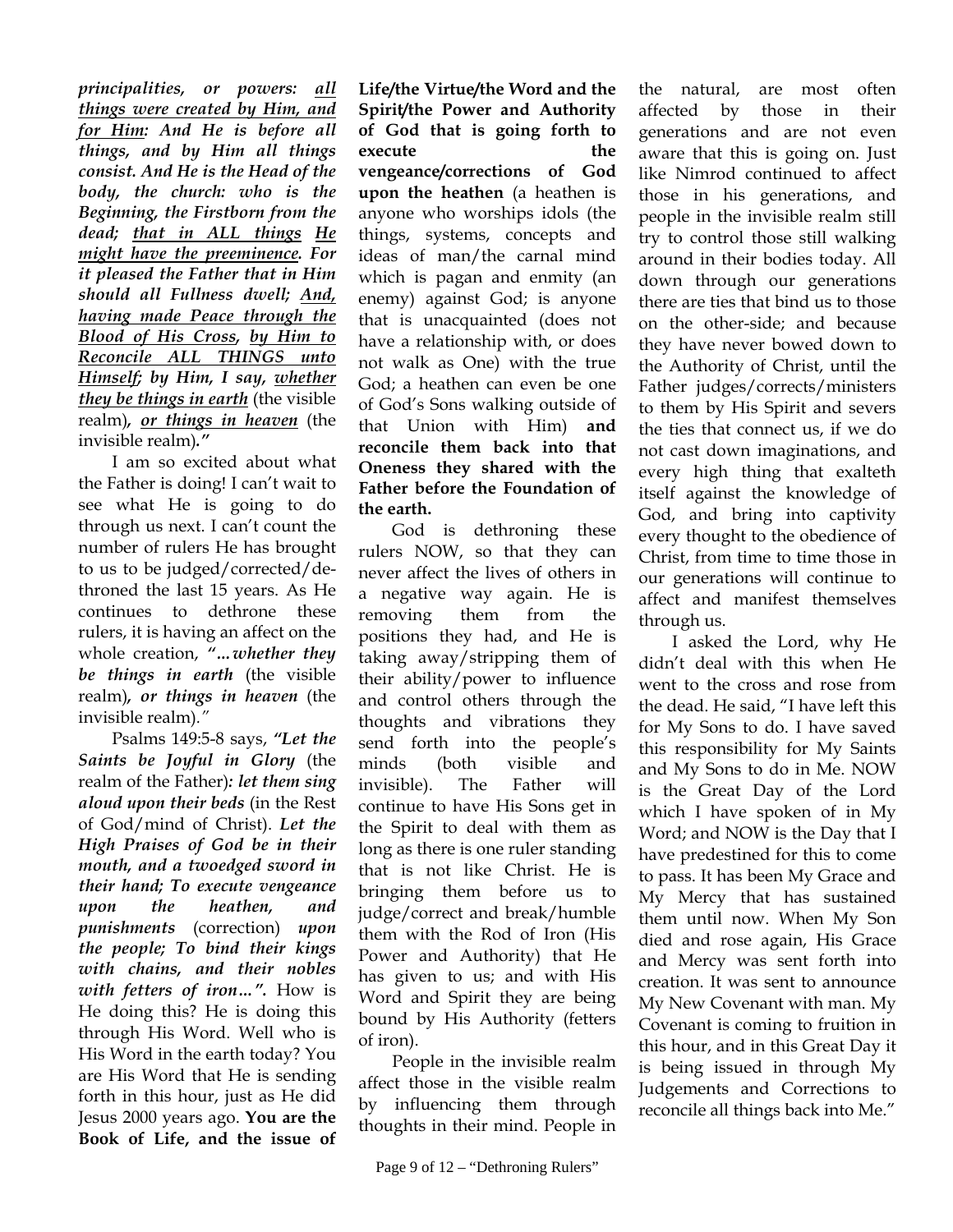Psalms 149:9 says, *"…THIS HONOUR HAVE ALL HIS SAINTS: Praise ye the LORD."* **ALL** His saints have this *"HONOUR"*! They have all been called to it, but Jesus said in Matthew 22:14, *"…many are called, but few are chosen."* Every Son and every Saint is called to this, but not all are willing to accept the responsibility and honor they have been given. Not all are Faithful and True! God has reserved this honor for you to come forth in Him, and by His Spirit Judge, Correct, and Reconcile both the living and the dead. Every time we go within/get in the Spirit, God is moving and working through us.

People are waiting for something to happen. There is an anticipation of something getting ready to happen, but I declare unto you that it has been happening in degrees for over 15 years now! The Bridegroom is coming out of the bedchambers and here a little, and there a little. He is issuing in His Kingdom through those Sons that are becoming One with Him, NOW!

In Revelations 2:26-28 God says, *"And he that overcometh, and keepeth my works unto the end, to him will I give power over the nations: And he shall rule them with a rod of iron; as the vessels of a potter shall they be broken to shivers: even as I received of My Father. And I will give him the morning star."* What is this Rod of Iron? It is the Authority of God not only Rule and Reign with Christ, but also to Judge/Correct and Consume by His Fire all that is not like the Father. The Fire is both God's Corrections and His Unconditional All Consuming

Love working in Harmony with the Spirit of God/mind of Christ!

Earlier I quoted Proverbs 29:2, *"When the righteous are in authority, the people rejoice: but when the wicked beareth rule, the people mourn."* Can you even begin to imagine how many people from the beginning of creation until now there have been? Can you even begin to imagine how many people throughout time have physically died and all this time they have been in the hells of their minds grieving, and morning, and crying to be delivered from the bondage they have been in? They are crying out to be set free from the never-ending torment in their minds; from the taskmasters, tyrants and oppressors, powers and master spirits, rulers of darkness, and the spirit forces of wickedness that drive them seemly without end in the invisible realm. Israel waited for 400 years for God to send His deliverer to them; but there are waiting, groaning, crying out in agony, unimaginable multitudes upon multitudes more that have been imprisoned and enslaved for literally thousands of years. They are crying, "How long Lord! How long must we wait before you hear our cries and set us free!" They are waiting for God's Sons to take their places in Him and accept the great responsibility and honor they have been given!

Do you hear their cries? Do you hear the groaning of ALL creation both visible and invisible? There are so many more than meets your natural eye/mind. ALL these people are your inheritance and responsibility. It is for this purpose that the Father has called you out from among them.

*"ARISE, and shine for thy Light is come, and the Glory of the LORD is risen upon thee…the Gentiles shall come to thy Light, and kings to the Brightness of thy rising."* Why are they coming? Because they have seen the Christ/the Father's Light (which is Love) in you. They are coming with the hope of God in their hearts, that you will ARISE, AND AS/IN THE NATURE OF THEIR LOVING FATHER set them free! As His prodigal children they are returning to the house of their Father/the Kingdom of God; and AS ONE they shall celebrate the Feast of the Tabernacles. *"When the Righteous are in authority, the people rejoice…".* Why? Because they have taken their responsibilities in Him seriously, and in His Authority they are setting creation/them free.

 I remember when it was time for Mordecai to come forth and take His position in God. First he (Mordecai) had to diligently learn to sit and say nothing. He had to learn patience and faithfulness by waiting upon the Lord in the gate (Jesus said that He is the Door, and no man cometh unto the Father except by Him/His example) of king's/King's court (where he received the judgements, corrections and instructions of the Lord). In obedience he humbled himself and abided in the king's/King's palace/Kingdom (of God). He could do nothing until he had FIRST stood in the kings/King's court/presence to hear the Word/direction of the king/King; THEN in God's appointed time he/He exalted Mordecai and set him on high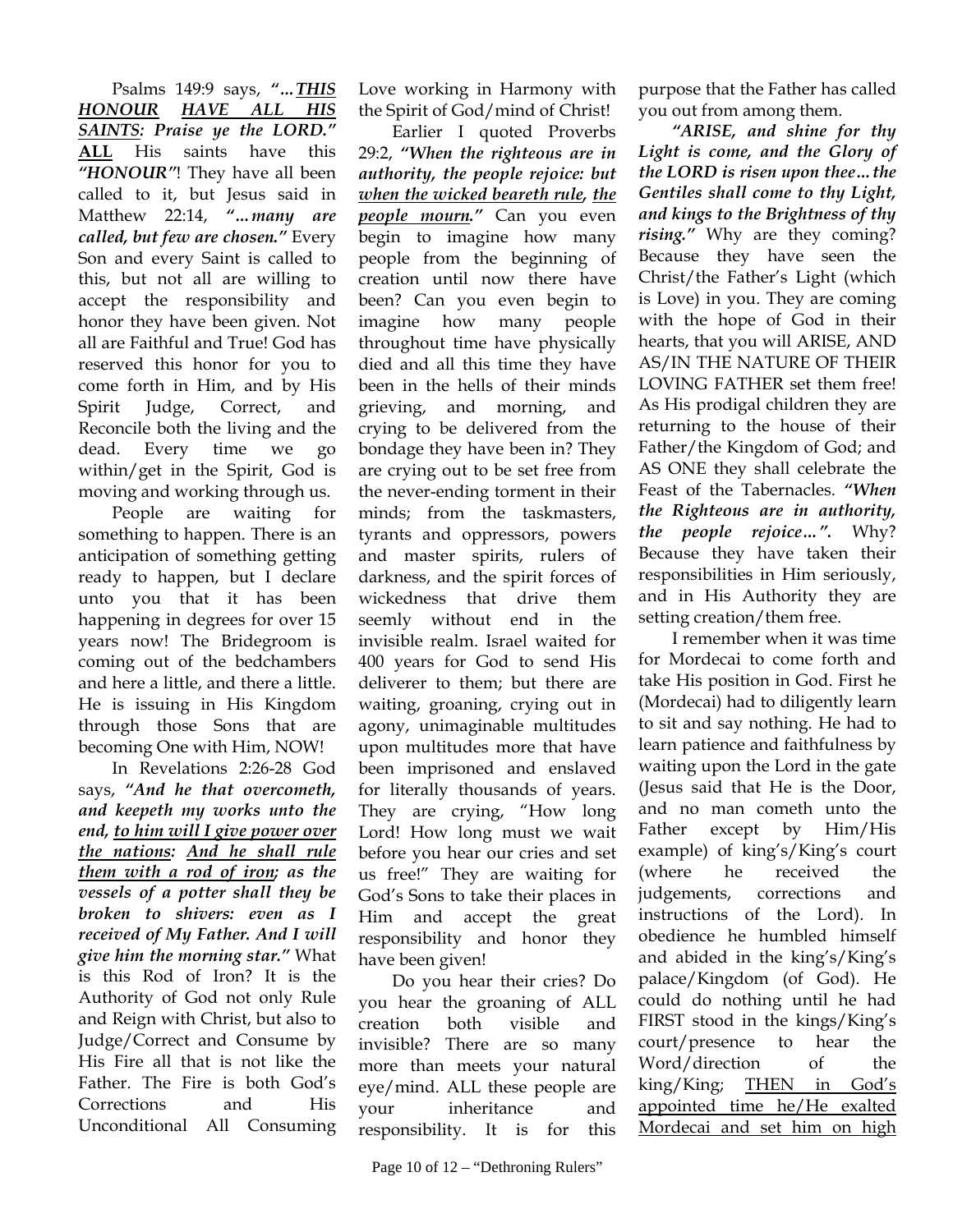above the people. He placed His Ring (Authority) and Garments (Nature) upon him; and upon His Horse (that had learned obedience and to give control of his head to the King; signifying that the mind of Christ now carried Him where he was to go) Mordecai was led and announced to all the people.

 Esther 8:15-17 says, *"And Mordecai went out from the presence of the king in royal apparel of blue and white, and with a great crown of gold* (the mind of Christ)*, and with a garment of fine linen and purple: and the city of Shushan rejoiced and was glad. The Jews had light, and gladness, and joy, and honour. And in every province, and in every city, whithersoever the king's commandment and his decree came, the Jews had joy and gladness, a feast and a good day. And many of the people*  (Gentiles/heathen) *of the land became Jews* (the people of God)*; for the fear of the Jews*  (Understanding and Spirit of the Lord) *fell upon them."* Because of the Decrees that were sent throughout the land, God's people were set free and rejoiced in Him. This is what happens every time we sit and get quiet before the Lord. By His Spirit, Decrees/the Word and Spirit of God is sent throughout the land (both visible and invisible), and Isaiah 55:11 says, *"So shall My Word be that goeth forth out of My Mouth: It shall not return unto Me void, but It shall accomplish that which I please, and It shall prosper in the thing whereto I sent it."*

 Why do we see God dealing with people in government and authority at this time? Because it is the Father's appointed time to

do so! 1Timothy 2:1-3 says, *"I exhort therefore, that, first of all, supplications, prayers, intercessions, and giving of thanks, be made for ALL men* (visible and invisible; not just those you can see with your natural eyes)*; For kings, and for ALL that are in authority;* (Why?) *THAT WE MAY LEAD A QUIET AND PEACEABLE LIFE IN ALL GODLINESS AND HONESTY. For this is GOOD AND ACCEPTABLE in the Sight of God our Saviour."*

 Many people say that we are not to pray for/minister to those that have died physically. However, if that were true, then Jesus should not have gone to those that had been in prison from the days of Noah; those that had long before physically perished in the flood? Jesus is the pattern that ALL of us are to follow after, and what He went to do even back then was to *"seek and to save, that which was*  lost." He went to minister to these people and set them free! *"And if it seem evil unto you to serve* (YIELD YOUR WILL TO THE FATHER AND OBEY) *the LORD, choose you this day whom ye will serve; whether the gods which your fathers served* (under religion)*…, or the gods* (systems of this world/Babylon)*…in whose land ye dwell: BUT AS FOR ME AND MY HOUSE, WE WILL SERVE* (YIELD OUR WILL TO THE FATHER AND OBEY) *THE LORD* (and pray for/minister to ALL (both visible and invisible) as the Spirit of the Lord/mind of Christ directs us to. Joshua 24:15).*"* God told us a long time ago that, "The only difference between those in the visible and invisible realms, is that those in

Page 11 of 12 – "Dethroning Rulers"

the invisible realm don't have a physical body anymore. I see them both as the same." *"…I perceive that God is no respecter of persons.* (Acts 10:34).*"* It is as simple as that. Praise God!

The reason God keeps bringing all these rulers (both visible and invisible) before us by His Spirit, is because He wants to minister to them. Every ruler both visible and invisible must eventually be dethroned and brought to the place where they recognize that the Authority and Righteousness of God is Supreme.

We will not quote it all again, but I just want to expound on this one thing a little more. Years ago I used to ask the Lord what it meant in Isaiah 45:3 where He says, *"…I will give thee the treasures of darkness, and hidden riches of secret places, that thou mayest know that I, the LORD, which call thee by thy name, Am the God of Israel."* He was saying, "I will give you ALL that are in darkness, that you might open their prison doors and set them free from the bondage they are in. He goes on to say in verses 14 and 15, *"Thus saith the LORD, The labour of Egypt, and merchandise of Ethiopia and of the Sabeans, MEN OF STATURE* (authority)*, shall come over unto thee, and they shall be thine*  (inheritance)*: they shall come after thee* (seek you out)*; in chains* (bondage) *they shall come over, and they shall fall down*  (bow down) *unto* (the Christ in) *thee, they shall make supplication unto thee* (they are coming to receive the corrections of God and be set free)*, saying, SURELY GOD IS IN THEE; and there is none else, there is no God*